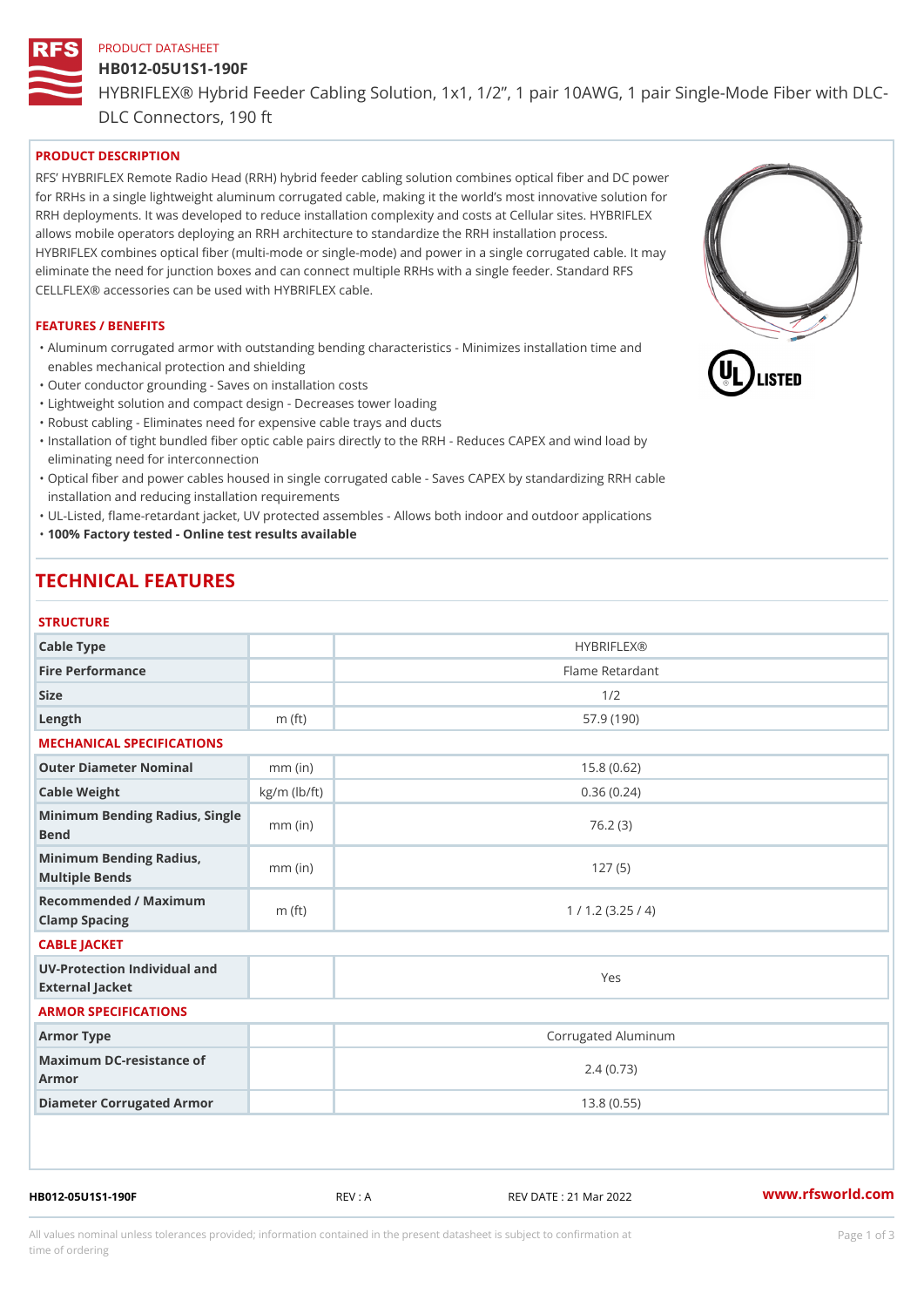#### PRODUCT DATASHEET

## HB012-05U1S1-190F

HYBRIFLEX® Hybrid Feeder Cabling Solution, 1x1, 1/2, 1 pair 10AWG, DLC Connectors, 190 ft

| DC POWER CABLE SPECIFICATIONS                                                                                                   |                             |                                                      |  |  |
|---------------------------------------------------------------------------------------------------------------------------------|-----------------------------|------------------------------------------------------|--|--|
| Number of DC Pairs                                                                                                              |                             | $\mathbf{1}$                                         |  |  |
| Maximum DC-Resistance $\bigotimes_{k=m}^{\infty}$ ( $\bigotimes_{k=m}^{\infty}$ /km ( $\bigotimes_{k=m}^{\infty}$ )<br>$C$ able |                             | 3.41(1.04)                                           |  |  |
| Cross Section of Power Cnamble (AWG)                                                                                            |                             | 5.3(10)                                              |  |  |
| DC Wire Jacket Material                                                                                                         |                             | $PVC/Ny$ lon                                         |  |  |
| DC Cable Single Bending Rhandi(uish)                                                                                            |                             | 83 (3.3)                                             |  |  |
| DC Cable Diameter                                                                                                               | $mm$ (in)                   | 4.2(0.165)                                           |  |  |
| DC Standards (Meets or Exceeds)                                                                                                 |                             | For use in Type MC per UL 1569, PVC Nylon, RoHS/REAC |  |  |
| Break-out length (Top)                                                                                                          | $mm$ (in)                   | 559 (22)                                             |  |  |
| Break-out length (Bottom) mm (in)                                                                                               |                             | 914(36)                                              |  |  |
| <b>F/O CABLE SPECIFICATIONS</b>                                                                                                 |                             |                                                      |  |  |
| Number of F/O Pairs                                                                                                             |                             | $\mathbf{1}$                                         |  |  |
| F/O Cable Type                                                                                                                  |                             | G657-A2 Single Mode, Bend Tolerant                   |  |  |
| Core/Clad                                                                                                                       | $\mu$ m                     | 9/125                                                |  |  |
| Single Bending Radius                                                                                                           | $mm$ (in)                   | 83 (3.3)                                             |  |  |
| F/O Standards (Meets or<br>Exceeds)                                                                                             |                             | UL Listed Type OFNR (UL1666), RoHS Compliant         |  |  |
| Optical Loss                                                                                                                    | dB/Km                       | $0.5 \t@ 1310 nm$<br>$0.5 \t@ 1550 nm$               |  |  |
| FO Break-out Length (Top)mm (in)                                                                                                |                             | 584 (23)                                             |  |  |
| FO Break-out Length (Bottomm) (in)                                                                                              |                             | 965(38)                                              |  |  |
| Fiber Termination End                                                                                                           |                             | DLC Connector                                        |  |  |
| Fiber Termination End 2                                                                                                         |                             | <b>DLC</b> Connector                                 |  |  |
| TESTING AND ENVIRONMENTAL                                                                                                       |                             |                                                      |  |  |
| Storage Temperature                                                                                                             | $^{\circ}$ C ( $^{\circ}$ F | $-40$ to $70$ ( $-40$ to $158$ )                     |  |  |
| Operation Temperature                                                                                                           | $^{\circ}$ C ( $^{\circ}$ F | $-40$ to $65$ ( $-40$ to $149$ )                     |  |  |
| Installation Temperature                                                                                                        | $^{\circ}$ C ( $^{\circ}$ F | $-20$ to 65 ( $-4$ to 149)                           |  |  |
| Jacket Specifications                                                                                                           |                             | UL1569 Type MC, UL Listed                            |  |  |

#### EXTERNAL DOCUMENT LINKS

On-line Factory Te[s](https://www.rfsworld.com/pictures/userfiles/programs/AAST Latest Version.zip)teRwesults:

#### NOTES

Nominal length equals length of armored trunk plus not include bottom breakout; bottom breakout length to the total assembly length tip to tip

HB012-05U1S1-190F REV : A REV DATE : 21 Mar 2022 [www.](https://www.rfsworld.com)rfsworld.com